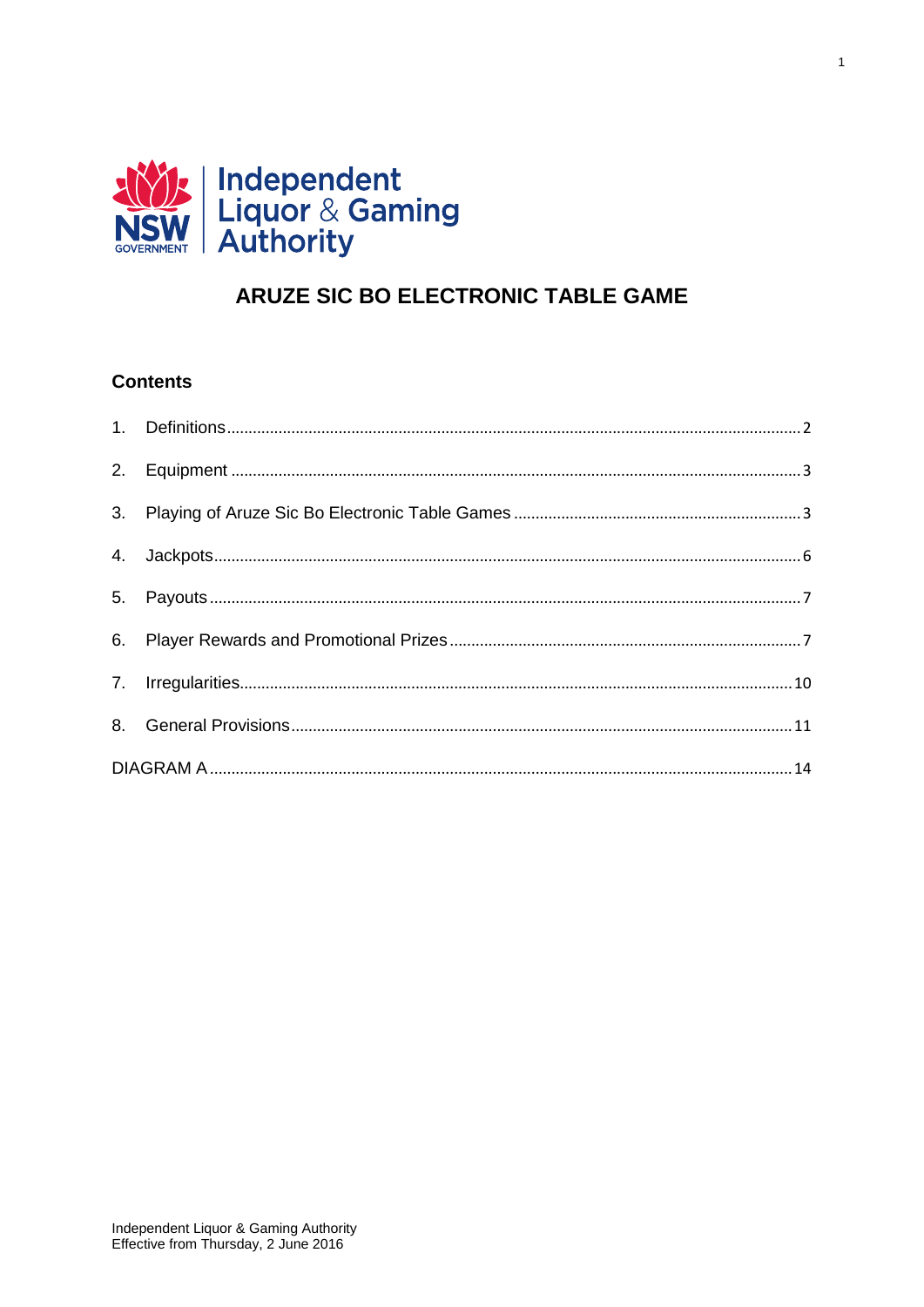#### <span id="page-1-0"></span>**1. Definitions**

#### 1.1 In these rules, unless the contrary intention appears:

"**Assistant Gaming Manager**" means a person employed in a casino in a managerial capacity for the supervision of the Aruze Sic Bo Electronic Table Games in the casino and includes an electronic gaming supervisor;

**"Authority"** means the Independent Liquor and Gaming Authority;

"**automated dice tumbler**" means a gaming device that is electronically activated and automatically shakes the dice within a tumbler and communicates the outcome of a round of play via electronic sensors;

"**cocked dice"** means any of the three dice fail to come to rest with one surface flat to the base of the tumbler and that round of play shall be void;

**"electronic gaming supervisor"** means a person employed in a casino in a managerial capacity for the supervision of Aruze Sic Bo Electronic Table Games in the casino and includes an electronic game supervisor/Assistant Gaming Manager;

**"inspector"** means a person appointed under section 20 of the Gaming and Liquor Administration Act 2007;

**"maximum bet"** means the maximum amount that may be wagered on any bet selection;

**"minimum bet"** means the minimum amount that may be wagered on any bet selection;

**"promotional prize(s)"** means promotional prize/s offered by the casino operator to a patron or patrons of the casino in connection with gaming given by way of a prize draw or element of chance;

**"shooter"** means the player designated to press the shoot button.

**"syndicated play"** means 3 or more players acting in concert to affect the opportunity of any person or persons to participate in a linked jackpot arrangement;

**"void"** means invalid with no result; and

**"wagering period"** means the period during which a player is permitted to place, move or cancel bets. The period commences at the resolution of the previous round of play and ceases when wagering is closed as indicated by the terminal.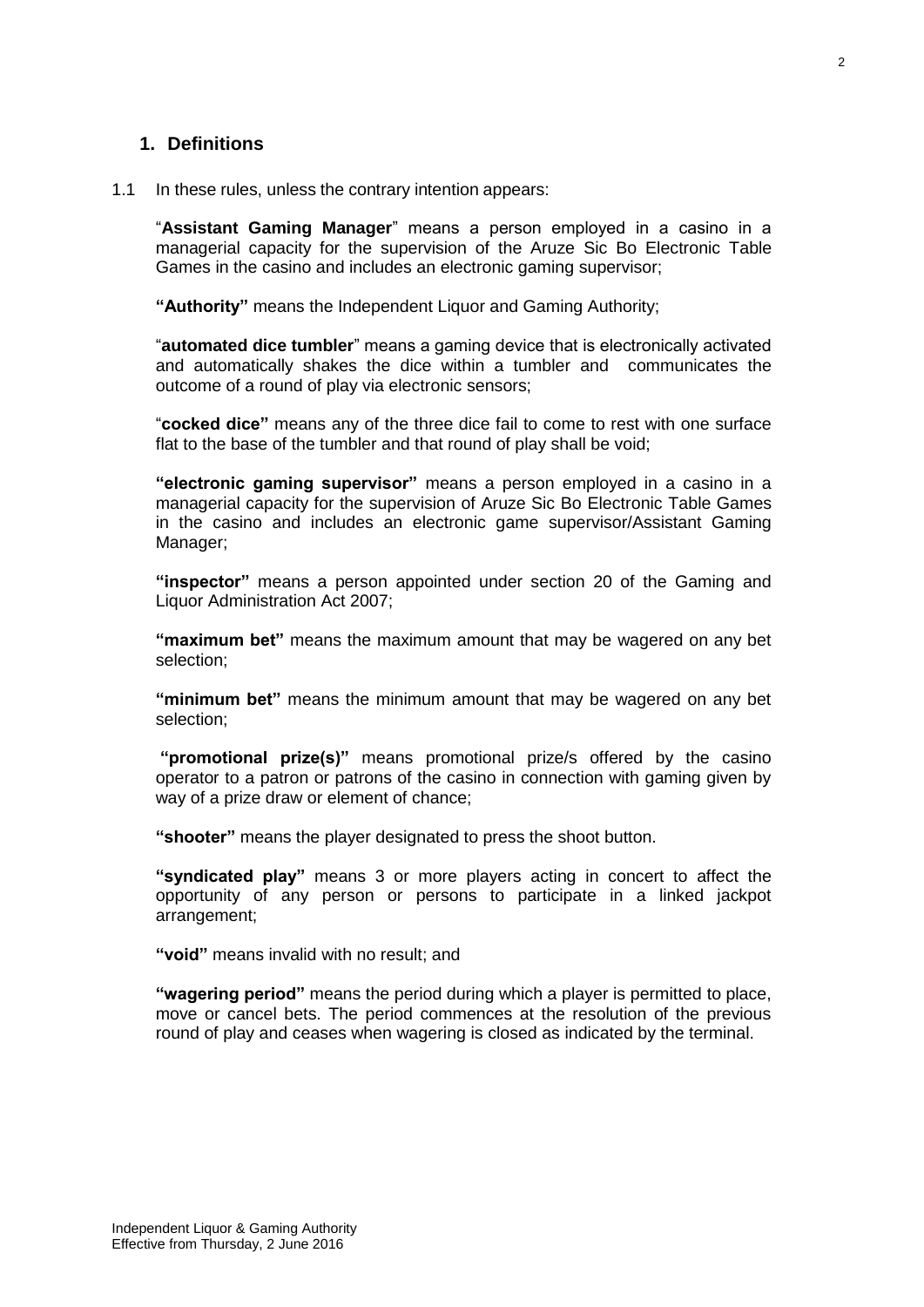### <span id="page-2-0"></span>**2. Equipment**

- 2.1 Aruze Sic Bo Electronic Table Game is a gaming device which facilitates a factual representation of the casino game of Sic Bo.
- 2.2 An automated dice tumbler containing a set of three dice sealed within the tumbler shall be used to determine the outcome of the game. The sides of each die shall be numbered by the use of dots from one to six, so arranged that the sum of the numbers of any pair of opposite sides on each die is seven.
- 2.3 The display of the touch screen monitor of the player terminal must display all the elements substantially similar to that shown in diagram 'A'; and
	- 2.3.1 may contain any additional elements necessarily required by these rules; and/or
	- 2.3.2 may include features in addition to those shown in diagram 'A', if those features are not inconsistent with diagram 'A' or these rules.

### <span id="page-2-1"></span>**3. Playing of Aruze Sic Bo Electronic Table Games**

- 3.1 The instructions on how to play Aruze Sic Bo Electronic Table Game are displayed on the Aruze Sic Bo Electronic Table Game player terminal screen.
- 3.2 The minimum and maximum wagers permitted by a player shall be shown on a sign at the table. Unless stated on the sign, wagers are not required to be made in multiples of the minimum. The sign may also state the minimum unit in which wagers may be made above the table minimum.
- 3.3 Play options shall be in accordance with the instructions displayed on the Aruze Sic Bo Electronic Table Game's player terminal screen. Such options shall be initiated by the player activating the relevant function(s) of the Aruze Sic Bo Electronic Table Game.
- 3.4 The credit meter can be incremented by:
	- 3.4.1 Australian legal tender (notes of acceptable denomination as indicated on each individual machine);
	- 3.4.2 winnings from Aruze Sic Bo Electronic Table Game play;
	- 3.4.3 winnings from a linked jackpot; and
	- 3.4.4 the centralised monitoring system transferring credits to the Aruze Sic Bo Electronic Table Game.
- 3.5 Aruze Sic Bo Electronic Table Game play shall be initiated by the player wagering credits from the credit meter by activating the appropriate commencement function.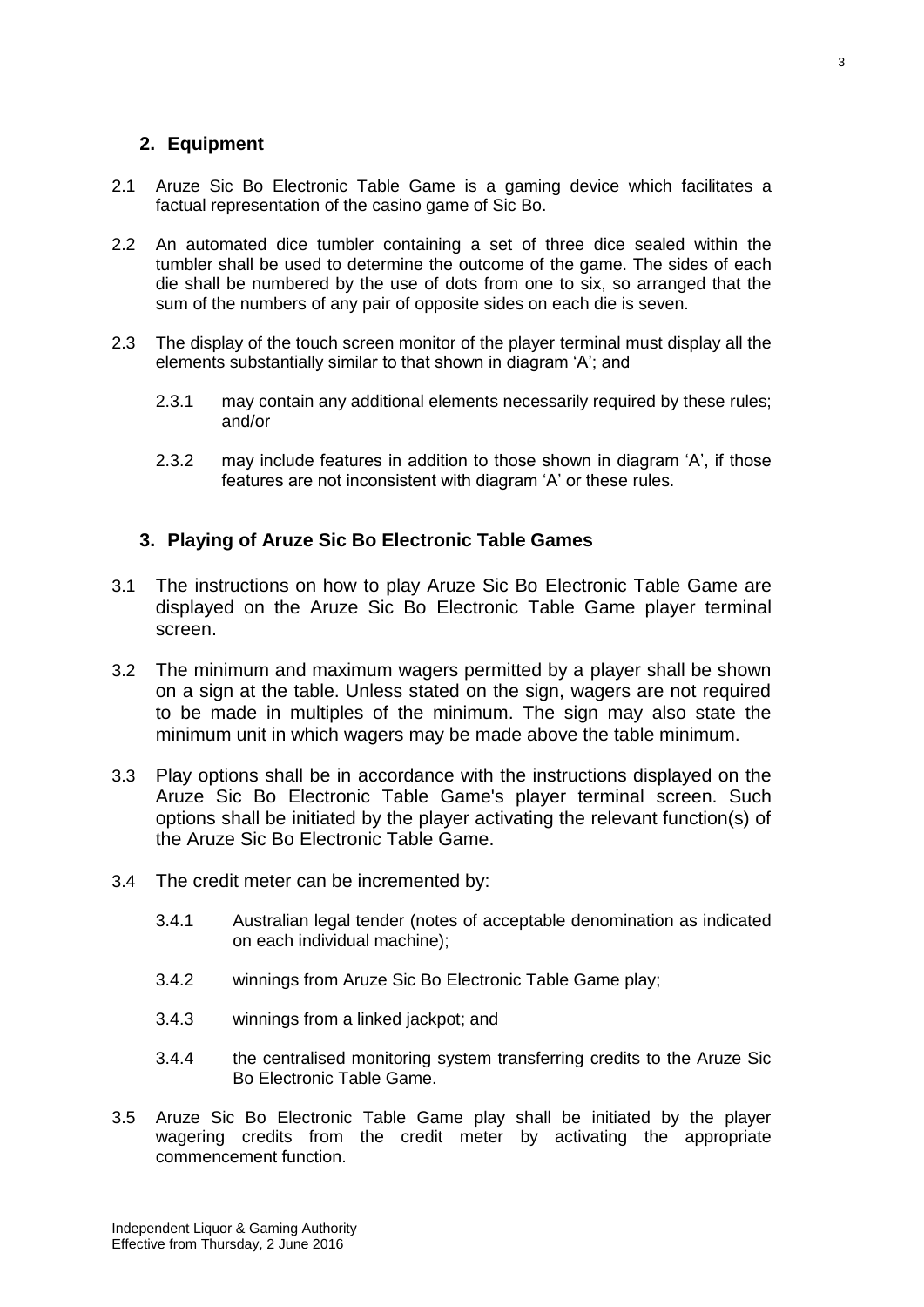- 3.6 A player's winnings/prizes shall be displayed on:
	- 3.6.1 the Aruze Sic Bo Electronic Table Game;
	- 3.6.2 jackpot display meter;
	- 3.6.3 associated prize display; or
	- 3.6.4 a combination of the above.
- 3.7 Credits displayed on the credit meter may be collected at the end of any game play.
- 3.8 Credits may be paid by issuance of a redeemable ticket or payout voucher and the credits so paid cancelled from the credit meter;
	- 3.8.1 Wagers may not be withdrawn, placed or changed after the expiry of the wagering period.
- 3.9 The wagers defined in this rule shall be the permissible wagers by a player at the Aruze Sic Bo Electronic Table Game:
	- 3.9.1 "Small" means a wager which shall:
		- 3.9.1.1 win if any of the totals of 4, 5, 6, 7, 8, 9 or 10 appears in any combination of the three dice, with the exception of triple 2 or triple 3;
		- 3.9.1.2 lose if any other total or a triple appears.
	- 3.9.2 "Big" means a wager which shall:
		- 3.9.2.1 win if any of the totals of 11, 12, 13, 14, 15, 16 or 17 appears in any combination of the three dice, with the exception of triple 4 or triple 5;
		- 3.9.2.2 lose if any other total or a triple appears.
	- 3.9.3 "Triple" means a wager on any one of the specific triples 1, 2, 3, 4, 5, or 6, which shall win if that triple appears and shall lose if any other combination appears.
	- 3.9.4 "Double" means a wager on any one of the specific doubles 1, 2, 3, 4, 5 or 6, which shall win if that double or win once only if a triple of the same number appears, and shall lose if any other combination appears.
	- 3.9.5 "Any Triple" means a wager on any triple 1, 2, 3, 4, 5 or 6 which shall win if a triple appears and shall lose if any other combination appears.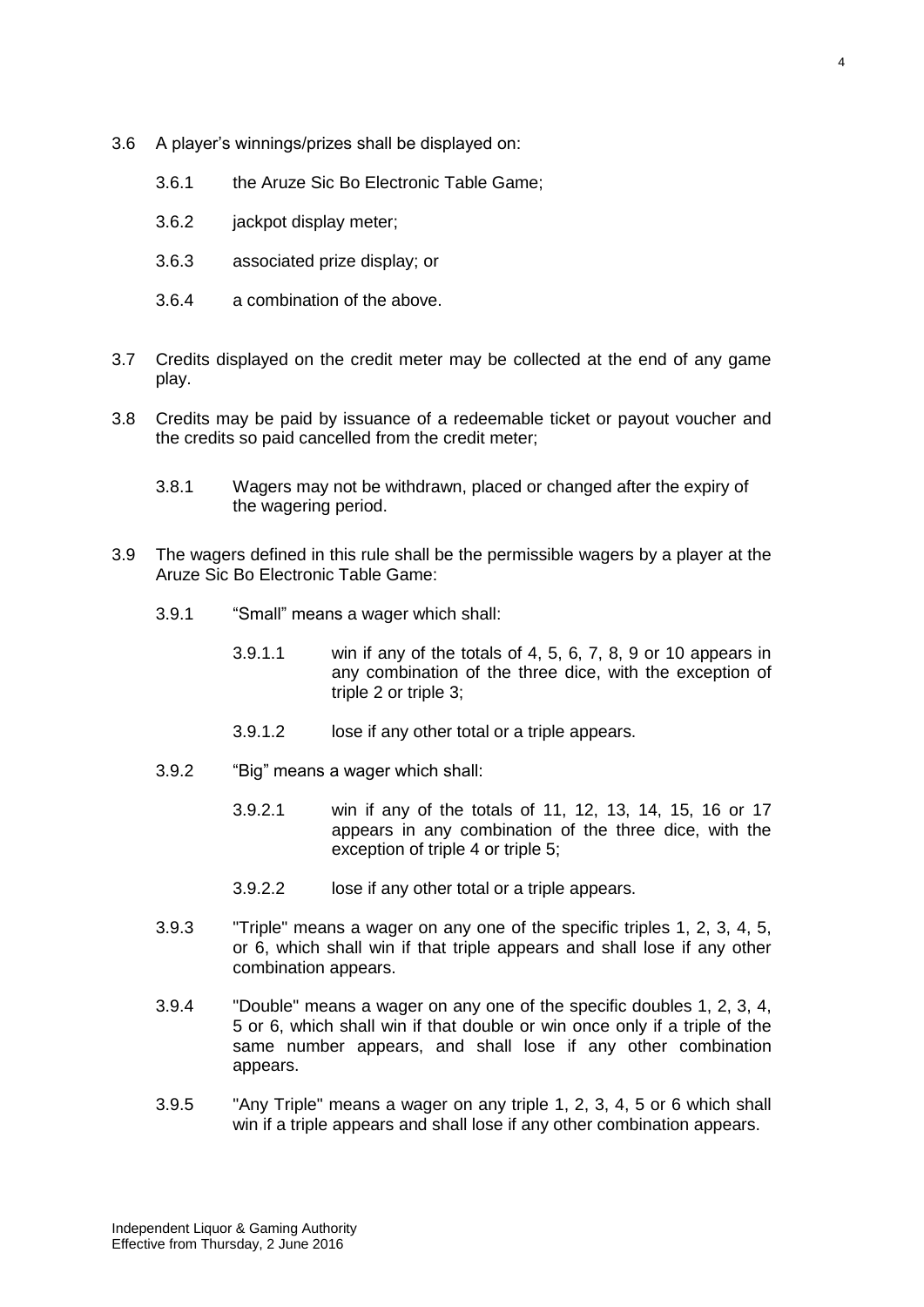- 3.9.6 "Dice Total" means a wager on any one of the totals 4, 5, 6, 7, 8, 9, 10, 11, 12, 13, 14, 15, 16 or 17 which shall win if that total appears in any combination of the three dice and shall lose if any other total appears.
- 3.9.7 "Two Dice Combination" of

1 and 2, 3, 4, 5 or 6 2 and 3, 4, 5 or 6 3 and 4, 5 or 6 4 and 5 or 6 5 and 6

means a wager on any one of these specific combinations which shall win once only if that combination appears on two or more of the dice and shall lose if any other combination appears;

- 3.9.8 "Any Number" means a wager on any one of the numbers 1, 2, 3, 4, 5, or 6, which shall win if that number appears on one or more of the dice and shall lose if that number does not appear.
- 3.9.9 The layout of the table shall have areas designated for the placement of wagers and shall be marked in a manner substantially similar to that shown in diagram "A".
- 3.9.10 The wager odds shall be:

| <b>Small</b>                | 1 to $1$ |  |  |
|-----------------------------|----------|--|--|
| <b>Big</b>                  | 1 to 1   |  |  |
| <b>Any Number (1 Dice)</b>  | 1 to 1   |  |  |
| Any Number (2 Dice)         | $2$ to 1 |  |  |
| Any Number (3 Dice)         | 12 to 1  |  |  |
| <b>Triple</b>               | 190 to 1 |  |  |
| <b>Any Triple</b>           | 31 to 1  |  |  |
| <b>Double</b>               | 12 to 1  |  |  |
| <b>Two Dice Combination</b> | $6$ to 1 |  |  |
| <b>Dice Total</b>           |          |  |  |
| 4                           | 62 to 1  |  |  |
| 5                           | 31 to 1  |  |  |
| 6                           | 18 to 1  |  |  |
| $\overline{7}$              | 12 to 1  |  |  |
| 8                           | 8 to 1   |  |  |
| 9                           | $7$ to 1 |  |  |
| 10                          | $6$ to 1 |  |  |
| 11                          | $6$ to 1 |  |  |
| 12                          | $7$ to 1 |  |  |
| 13                          | 8 to 1   |  |  |
| 14                          | 12 to 1  |  |  |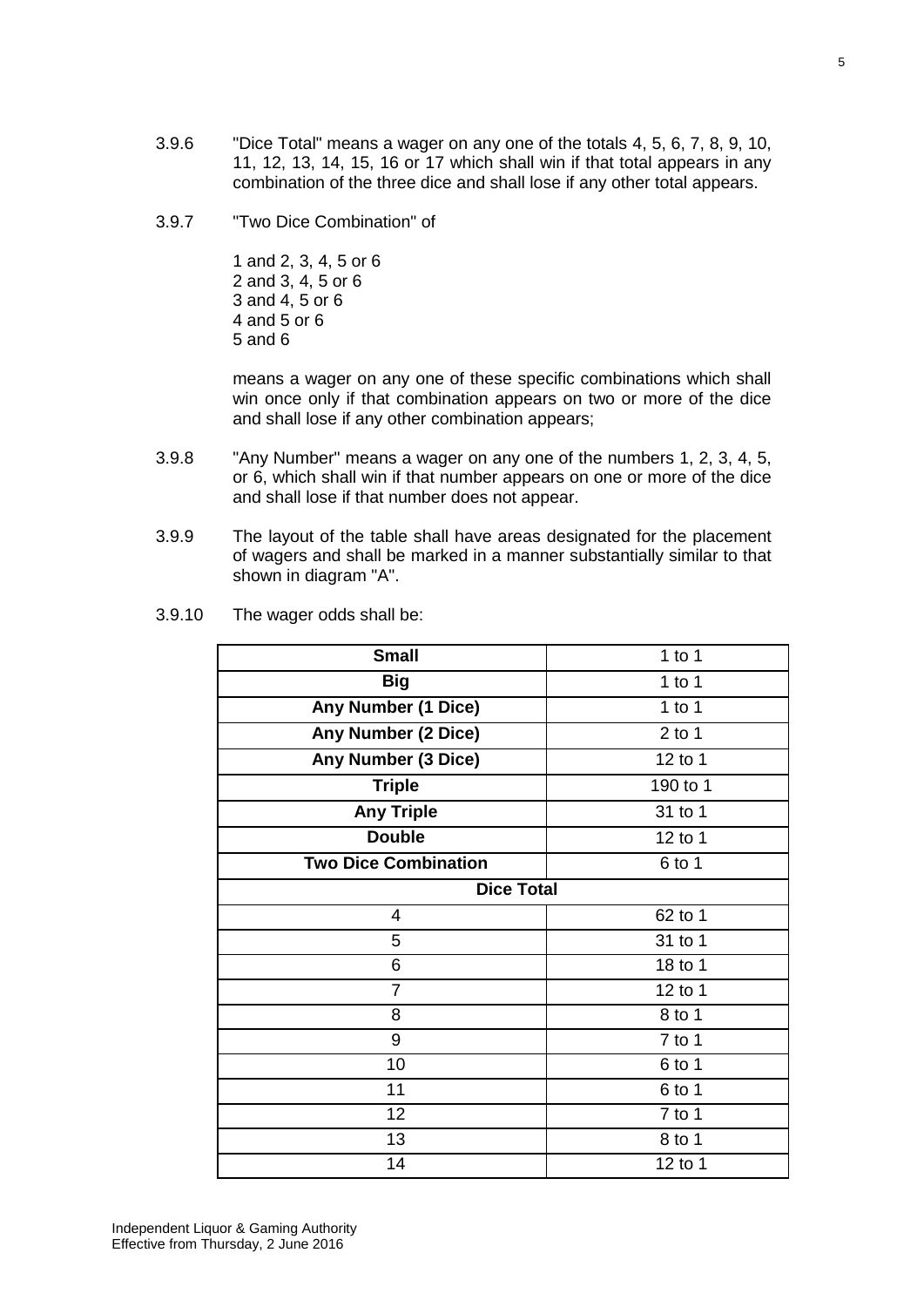| 15 | 18 to 1 |
|----|---------|
| 16 | 31 to 1 |
|    | 62 to 1 |

- 3.10 The shooter shall be able to shoot the dice at the end of the wagering period by pressing the shoot button. This player shall be:
	- 3.10.1 determined in turn in a clockwise direction around each of the terminals with a wager placed if there is no minimum wager requirement to shoot the dice; or
	- 3.10.2 where there is a minimum wager requirement to shoot the dice, the player with the highest wager above the dice shooting value.
		- 3.10.2.1 If more than one player has the same amount wagered above the dice shooting value, the player who wagered that amount first shall be the shooter.
	- 3.10.3 The shooter shall have 10 seconds from the end of the wagering period to press the shooter button. If the button has not been pressed within 10 seconds then the dice shall automatically be shot.
	- 3.10.4 If no player has wagered the minimum credits for the dice shooting value, the dice shall automatically be shot at the end of the wagering period.
- 3.11 Providing the dice are lying flat, the number on the uppermost face of each die shall be the result of the spin.

### <span id="page-5-0"></span>**4. Jackpots**

- 4.1 Where a Jackpot option is offered the following rules will apply:
	- 4.1.1 A progressive jackpot shall operate by adding a percentage contribution of an Aruze Sic Bo Electronic Table Game's turnover to a progressive jackpot pool, or pools. The percentage contribution of each Aruze Sic Bo Electronic Table Game's turnover allocated to the pool(s) shall be approved by the Authority.
	- 4.1.2 The winner of a progressive jackpot pool shall be determined in accordance with the specific rules of the game as displayed on the machine player terminal or screen. The winner of the progressive jackpot pool shall win the prize indicated on the progressive jackpot display.
	- 4.1.3 Jackpot wins, as indicated on the jackpot display, may be paid to the player:
		- 4.1.3.1 by incrementing the credit meter according to rule 3.4; or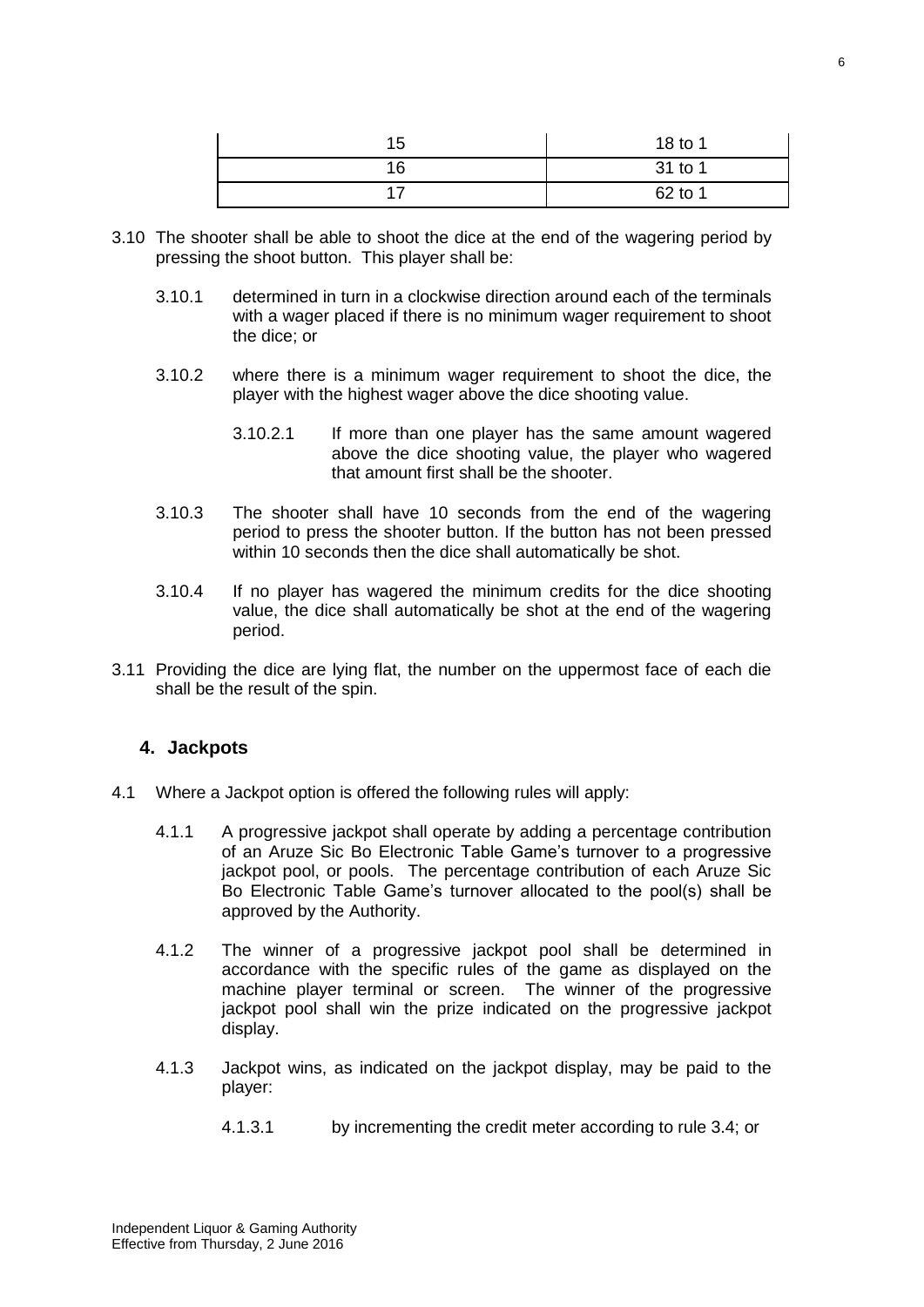4.1.4 In the event of a malfunction of either a jackpot display meter or jackpot controller, the casino operator may adjust, in accordance with procedures approved by the Authority, the value of the jackpot prize.

## <span id="page-6-0"></span>**5. Payouts**

- 5.1 A player entitled to receive a manual payout should verify the amount of the payment and must acknowledge receipt of that payment by signing the manual payment form.
- 5.2 The casino operator may withhold the payment of any prize or redeemable ticket or payout voucher, or demand the return of any prize or redeemable ticket or payout voucher, subject to notification to and review by an inspector, until such time as the casino operator has completed an investigation and made a determination.
- 5.3 Wherever possible, prizes, redeemable tickets or payout vouchers payable by the casino operator will be paid immediately to the player. However, the casino operator may:
	- 5.3.1 delay payment, subject to further verification of the player's entitlement, to a mutually agreed time;
	- 5.3.2 pay the prize other than in a form requested by the player; and
	- 5.3.3 request an appropriate form of personal identification from the player.

# <span id="page-6-1"></span>**6. Player Rewards and Promotional Prizes**

- 6.1 The casino operator may offer from time to time Promotional Prizes in conjunction with gaming in the casino.
- 6.2 Promotional Prize draws shall be overseen by a scrutineer nominated by the casino operator where an individual prize has a value over \$10,000.
- 6.3 When offering a non-monetary prize of a Promotional Prize, with the exception of prizes consisting of slots dollars and/or casino dollars, the casino operator may give the winner the option to be paid a cash alternative of the non-monetary prize instead which shall be clearly stated in the terms and conditions of the promotion.
- 6.4 If a Promotional Prize is a cash prize and is greater than \$10,000 the prizewinner may choose to be paid the amount as cash, by a crossed cheque made out to the winner, by electronic funds transfer to the winner or by a combination of these payment options.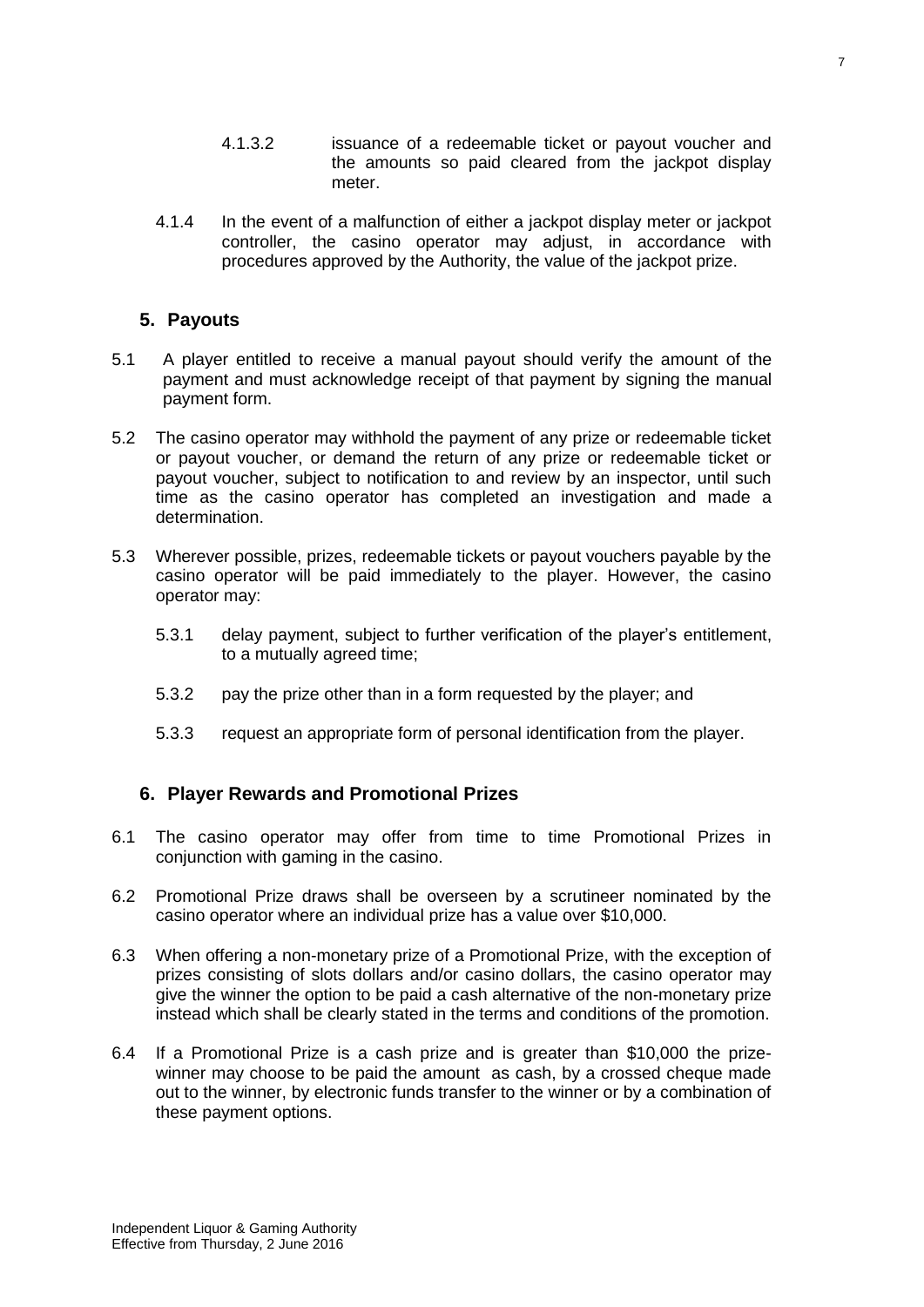- 6.5 The non-monetary prize rules as set out in section 66(4) of the Casino Control Act 1992 apply and Promotional Prizes will not consist of or include any of the following:
	- 6.5.1 tobacco in any form;
	- 6.5.2 a firearm, or ammunition, or an imitation firearm, within the meaning of the Firearms Act 1996;
	- 6.5.3 a prohibited weapon within the meaning of the Weapons Prohibition Act 1998;
	- 6.5.4 more than 20 litres of liquor; or
	- 6.5.5 any item or service prescribed by the regulations.
- 6.6 The casino operator will detail the terms and conditions associated with any Promotional Prize and make reference to these terms and conditions in the marketing material. These terms and conditions will be readily available within the casino boundary, or through appropriate means including but not limited to secure websites, email click through, direct mail or brochures.
- 6.7 The terms and conditions to any Promotional Prize must include, but are not limited to, the following:
	- 6.7.1 the manner in which a Promotional Prize is to be awarded;
	- 6.7.2 when and where the Promotional Prize will be awarded;
	- 6.7.3 the characteristics, criteria and/or requirements for a player to be eligible for a Promotional Prize;
	- 6.7.4 if there is a minimum or compulsory wager for each player to be eligible for a Promotional Prize then that minimum or compulsory wager;
	- 6.7.5 the nature of the Promotional Prize and any qualification, reservation or guarantee given by the casino operator, if applicable;
	- 6.7.6 the closing date and time for receipt of entry into any Promotional Prize promotion;
	- 6.7.7 the place, date and time of any Promotional Prize promotion;
	- 6.7.8 the method for claiming a Promotional Prize (including any requirement for entrants to be physically present);
	- 6.7.9 how the winner of a Promotional Prize will be notified;
	- 6.7.10 how the results of a Promotional Prize will be published;
	- 6.7.11 details of the prizes and their value including any conditions relating to receiving, using or accepting prizes; and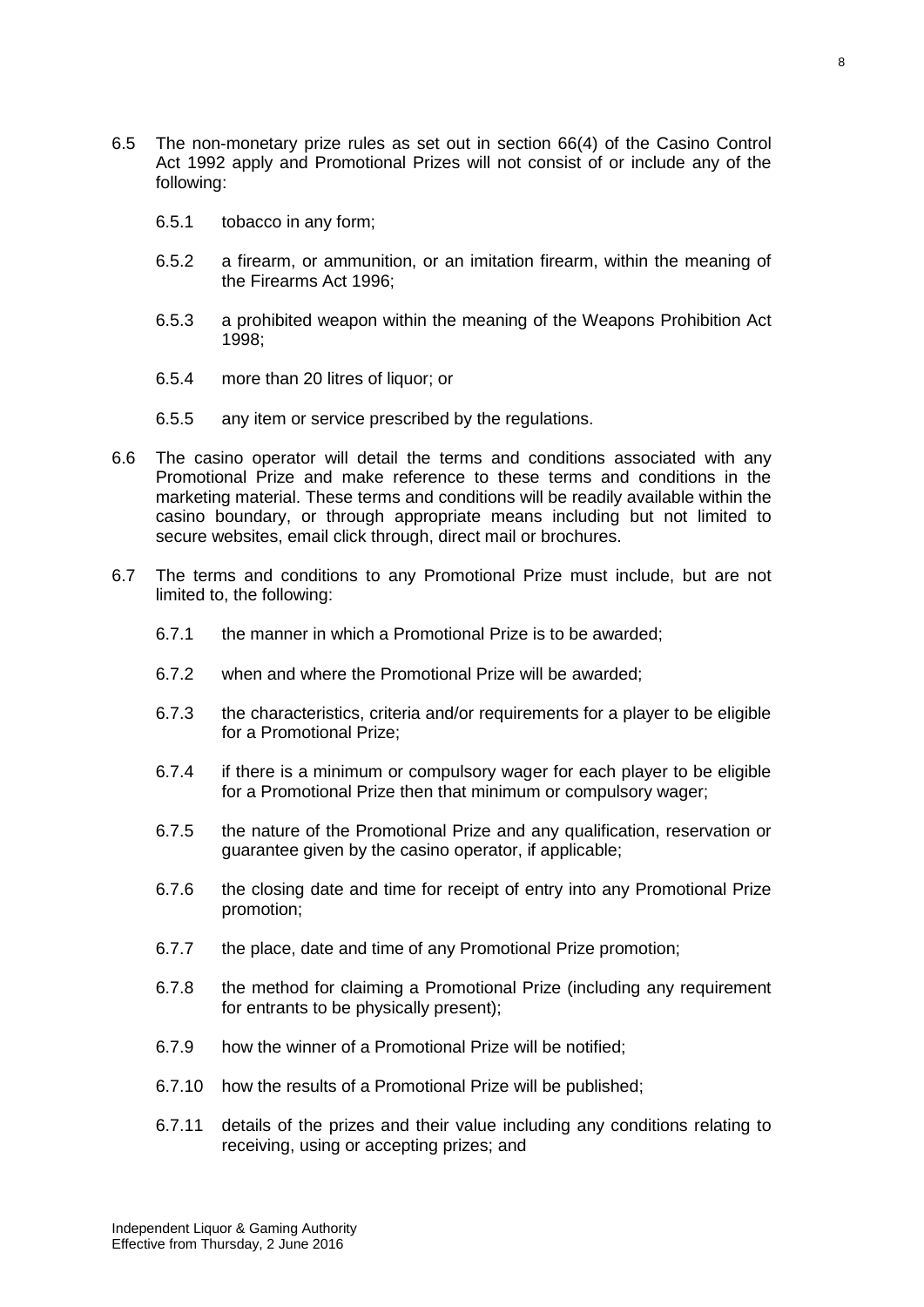- 6.7.11.1 If the prize is machinery or an electric appliance, details shall also include:
	- i) Make;
	- ii) Model;
	- iii) Accessories.
- 6.7.11.2 If the prize is a motor vehicle, details shall also include:
	- i) Make;
	- ii) Model;
	- iii) Accessories; and
	- iv) whether registration and other on-road costs are included.
- 6.7.11.3 If the prize is travel, details shall also include:
	- i) number of persons entitled to take advantage of the travel prize;
	- ii) what is included (airfares, transfers, other transport, duration, accommodation standard, meals);
	- iii) restrictions on when the travel must be taken:
	- iv) if spending money is included.
- 6.7.11.4 If the prize is real estate, details shall also include:
	- i) the type of dwelling;
	- ii) plans;
	- iii) contract details;
	- iv) easement details;
	- v) address or other location;
	- vi) what is included conveyancing, legal costs, fixtures, furniture.
- 6.8 When an entrant is not required to be present at a draw to win a Promotional Prize, reasonable endeavours must be made by the casino operator to notify the winner of any Promotional Prize within 2 days of the draw by the following methods:
	- 6.8.1 face-to-face; or
	- 6.8.2 mail; or
	- 6.8.3 telephone; or
	- 6.8.4 email.
- 6.9 The casino operator shall provide the Authority with full details of the terms and conditions of any offer by the casino operator of a Promotional Prize at least 24 hours prior to the commencement of any promotion.
	- 6.9.1 Authority approval is required for the casino operator to amend the terms and conditions of the promotion after the commencement of the promotion.
- 6.10 The casino operator shall inform a patron/s as soon as practicable of the reason(s) for refusing to award them a Promotional Prize. The casino operator must retain: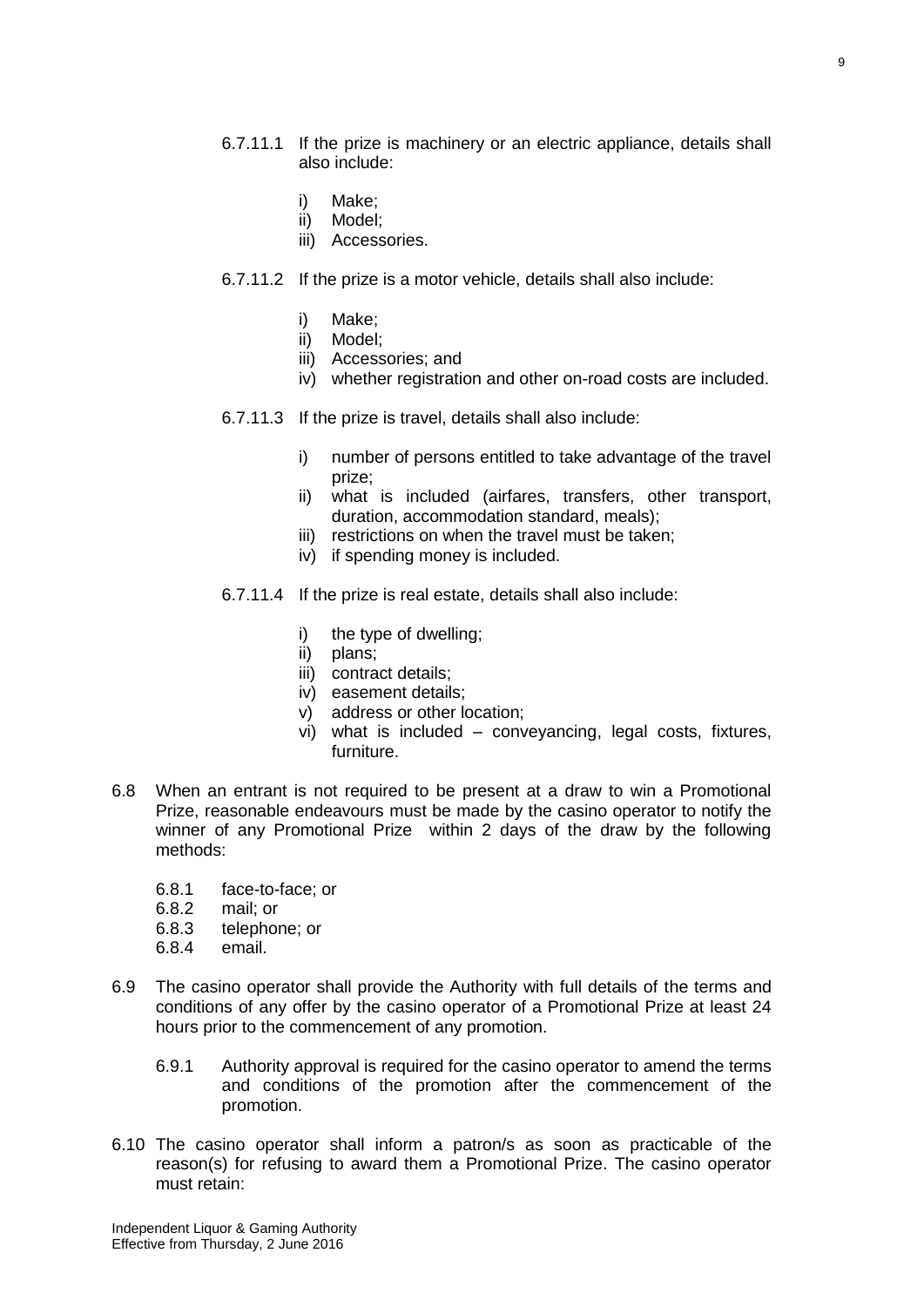- 6.10.1 all details of claims for a Promotional Prize over \$100 which are denied by the casino operator. These details shall include the names and addresses of the claimants and the reason(s) why the claims were not met.
- 6.11 In the event of a dispute relating to the terms and conditions of a Promotional Prize promotion, the decision of the casino operator is final. Where any person is not satisfied with a decision of the casino operator relating to a promotion, the person will be advised of their right to lodge a complaint with an inspector under section 33 of the Gaming and Liquor Administration Act 2007.
- 6.12 Should the casino operator determine that the integrity of the promotion and/or draw has been compromised it may either postpone the promotion and/or draw until such a time as the integrity of the promotion and/or draw has been validated or cancel the draw. Should this occur the inspectorate is to be notified immediately.

### <span id="page-9-0"></span>**7. Irregularities**

- 7.1 If a player terminal experiences a malfunction the electronic gaming supervisor must seek to confirm what wagers were placed through the analysis of available records in the player terminal and cause the results to be re-calculated and/or make appropriate adjustments to the patron(s) credit meter based on the actual outcome.
- 7.2 For the purposes of rule 7.1, a player terminal shall be taken to have malfunctioned where:
	- 7.2.1 multiple credits are displayed on the credit meter of the player terminal screen that are not in keeping with the settlement odds contained in rule 3 and the amount wagered; or
	- 7.2.2 the normal playing sequence of the player terminal is interrupted or the normal display is faulty
	- 7.2.3 for any other reason the casino operator is of the opinion that the player terminal is not functioning correctly.
- 7.3 If the electronic gaming supervisor is unable, for the purposes of rules 7.1, to confirm the relevant wagers placed through the analysis of available records in the player terminal, the electronic gaming supervisor shall declare void the relevant wagers.
- 7.4 The electronic gaming supervisor shall declare all relevant wagers void when:
	- 7.4.1 the dice are cocked;
	- 7.4.2 for any other reason the casino operator is of the opinion that the dice tumbler is not functioning correctly.
- 7.5 The casino operator may withhold payment of any amount to be credited to the player terminal, or demand the return of any amount credited to the player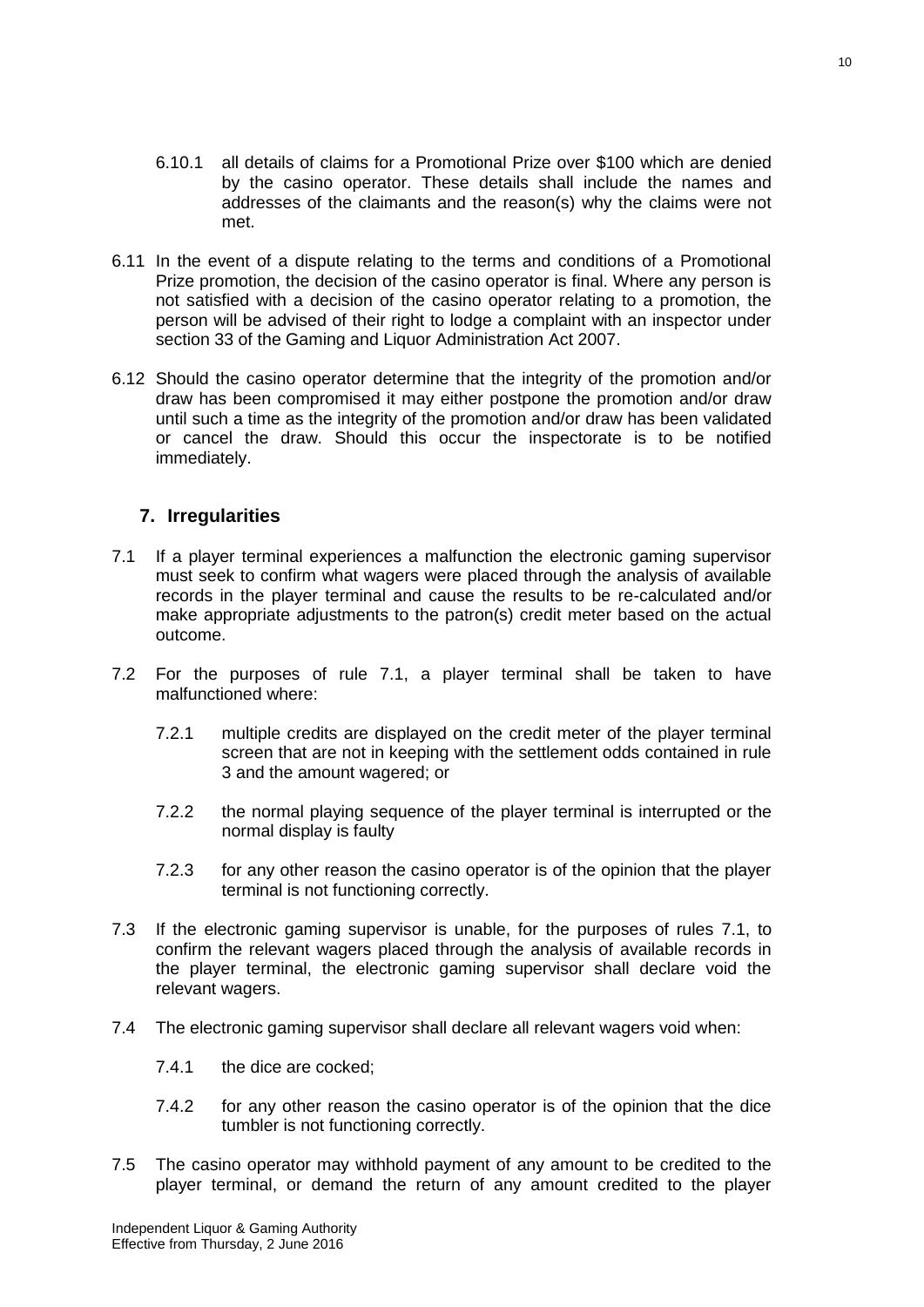terminal, until such time as the casino operator has completed an investigation and made a determination. An inspector is to be notified as soon as practicable of such an event.

- 7.6 Any malfunction of the operating system on the server terminal of an Aruze Sic Bo Electronic Table Game shall void any Aruze Sic Bo Electronic Table Game plays and payouts on that terminal.
	- 7.6.1 For the purposes of rule 7.6 a server terminal shall be taken to have malfunctioned where:
		- 7.6.1.1 multiple player terminals connected to the same server terminal display the same error message;
		- 7.6.1.2 for any other reason the casino operator is of the opinion that the player terminal is not functioning correctly.

#### <span id="page-10-0"></span>**8. General Provisions**

- 8.1 A player shall be entitled to play more than one Aruze Sic Bo Electronic Table Game at a time, unless otherwise instructed by an electronic gaming supervisor/Assistant Gaming Manager.
- 8.2 The player of an Aruze Sic Bo Electronic Table Game is required to clear credits from the Aruze Sic Bo Electronic Table Game when a close of play warning or notification is initiated.
- 8.3 Players are required to notify the casino operator in the event of any malfunction of an Aruze Sic Bo Electronic Table Game at which they are playing. Failure to do so, and the retention of any prizes, coin issues or free play as a result of an Aruze Sic Bo Electronic Table Game malfunction, may be considered to be a contravention of these rules.
- 8.4 Tilting, rocking, or in any way damaging or interfering with an Aruze Sic Bo Electronic Table Game, or attempting to operate a terminal with any object or device other than legal tender is prohibited, and may be considered to be a contravention of these rules.
- 8.5 A person shall not, either alone or in concert with any other persons, use or control at or near an Aruze Sic Bo Electronic Table Game or location related to the playing of Aruze Sic Bo Electronic Table Games a calculator, computer, or other electronic, electrical or mechanical apparatus or device that is capable, with respect to an Aruze Sic Bo Electronic Table Game or a part thereof, of interfering with an outcome or the proper or normal operation of an Aruze Sic Bo Electronic Table Game or a part thereof.
- 8.6 Rule 8.5 shall not apply to use or control by an agent or employee of the casino operator or an inspector where such person is acting in the course of their duty.
- 8.7 Where an electronic gaming supervisor/Assistant Gaming Manager is satisfied that a person has contravened any provision of rule 8.3, 8.4, 8.5, 8.10, 8.11, 8.12 or 8.14 the electronic gaming supervisor/Assistant Gaming Manager may: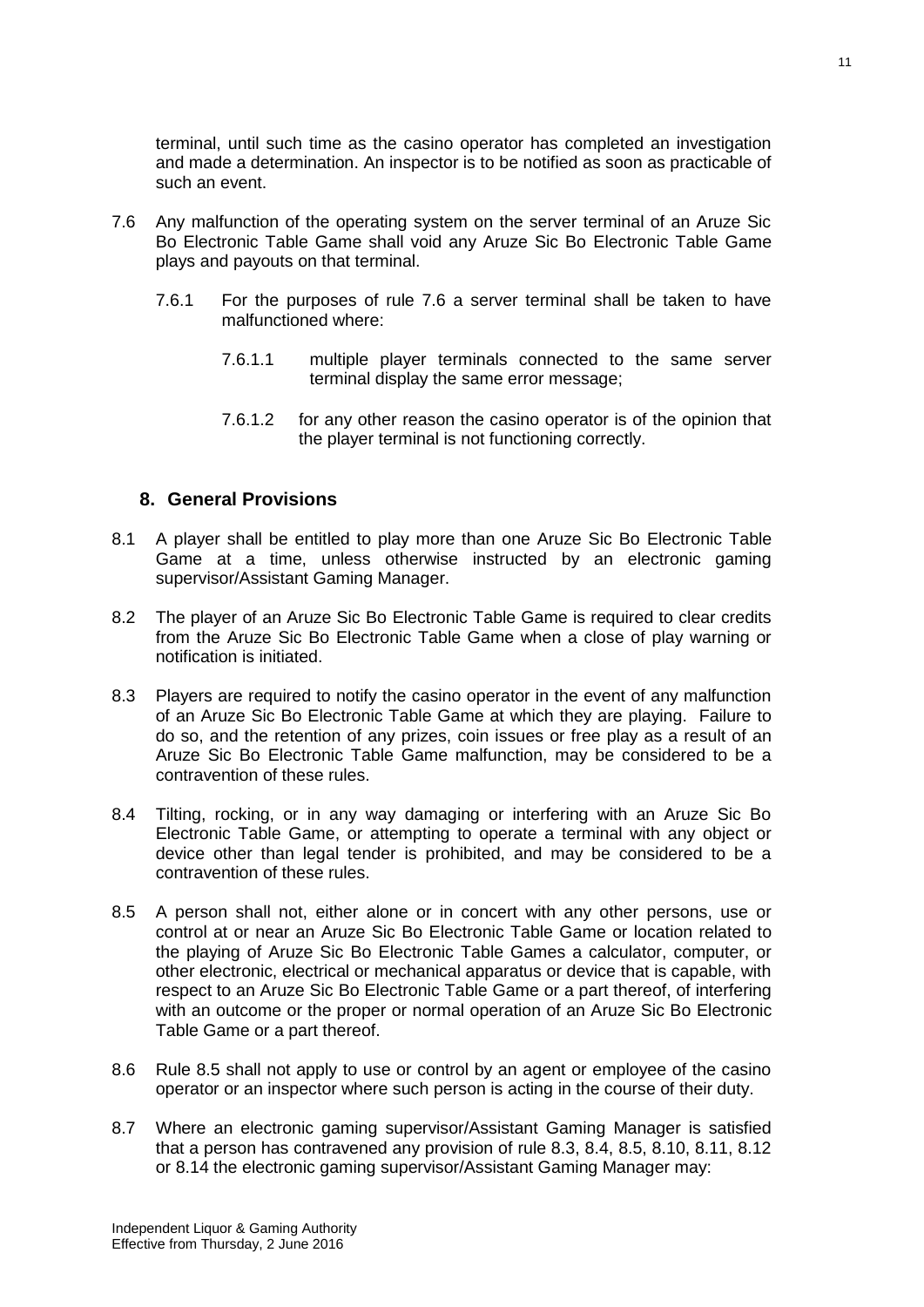- 8.7.1 declare that any wager made by the person is void;
- 8.7.2 direct that the person shall be excluded from further participation in playing of Aruze Sic Bo Electronic Table Games; or
- 8.7.3 recommend the person be excluded from the casino in line with the provisions of section 79 of the Casino Control Act 1992.
- 8.8 An electronic gaming supervisor/Assistant Gaming Manager may invalidate the outcome of a game if:
	- 8.8.1 the game is disrupted by civil commotion, fire, riot, brawl, robbery, an act of God; or
	- 8.8.2 any fraudulent act is perpetrated by any person that, in the opinion of the electronic gaming supervisor/Assistant Gaming Manager, affects the outcome of the game.
- 8.9 Where the outcome of a game is invalidated under rule 8.8, all wagers made by the players for that particular result may be refunded provided that an electronic gaming supervisor/Assistant Gaming Manager may direct that the wager of any player referred to in rule 8.8.2 be forfeited.
- 8.10 Any person who engages in syndicated play is in breach of these rules.
- 8.11 Any person who induces a player at an Aruze Sic Bo Electronic Table Game to vacate an Aruze Sic Bo Electronic Table Game, or to engage in syndicated play is in breach of these rules. Any person who solicits such an inducement is also in breach of these rules.
- 8.12 A person who interferes with, disturbs, or intimidates other Aruze Sic Bo Electronic Table Game patrons or casino employees is in breach of these rules.
- 8.13 Players and spectators are not permitted to have side bets with or against each other.
- 8.14 Where, in the opinion of an electronic gaming supervisor/Assistant Gaming Manager, a person is not actively playing an Aruze Sic Bo Electronic Table Game and is:
	- 8.14.1 occupying an Aruze Sic Bo Electronic Table Game; or
	- 8.14.2 occupying an adjacent area such that it restricts another patron from gaining access to play an Aruze Sic Bo Electronic Table Game;

an electronic gaming supervisor/Assistant Gaming Manager may direct the person to vacate the Aruze Sic Bo Electronic Table Game or adjacent area. If a person refuses to comply with this directive, that person is in breach of these rules.

8.15 Any dispute or complaint concerning a casino game shall be referred for decision in the first instance to an electronic gaming host, subject to a review (if requested) by an electronic gaming supervisor/Assistant Gaming Manager.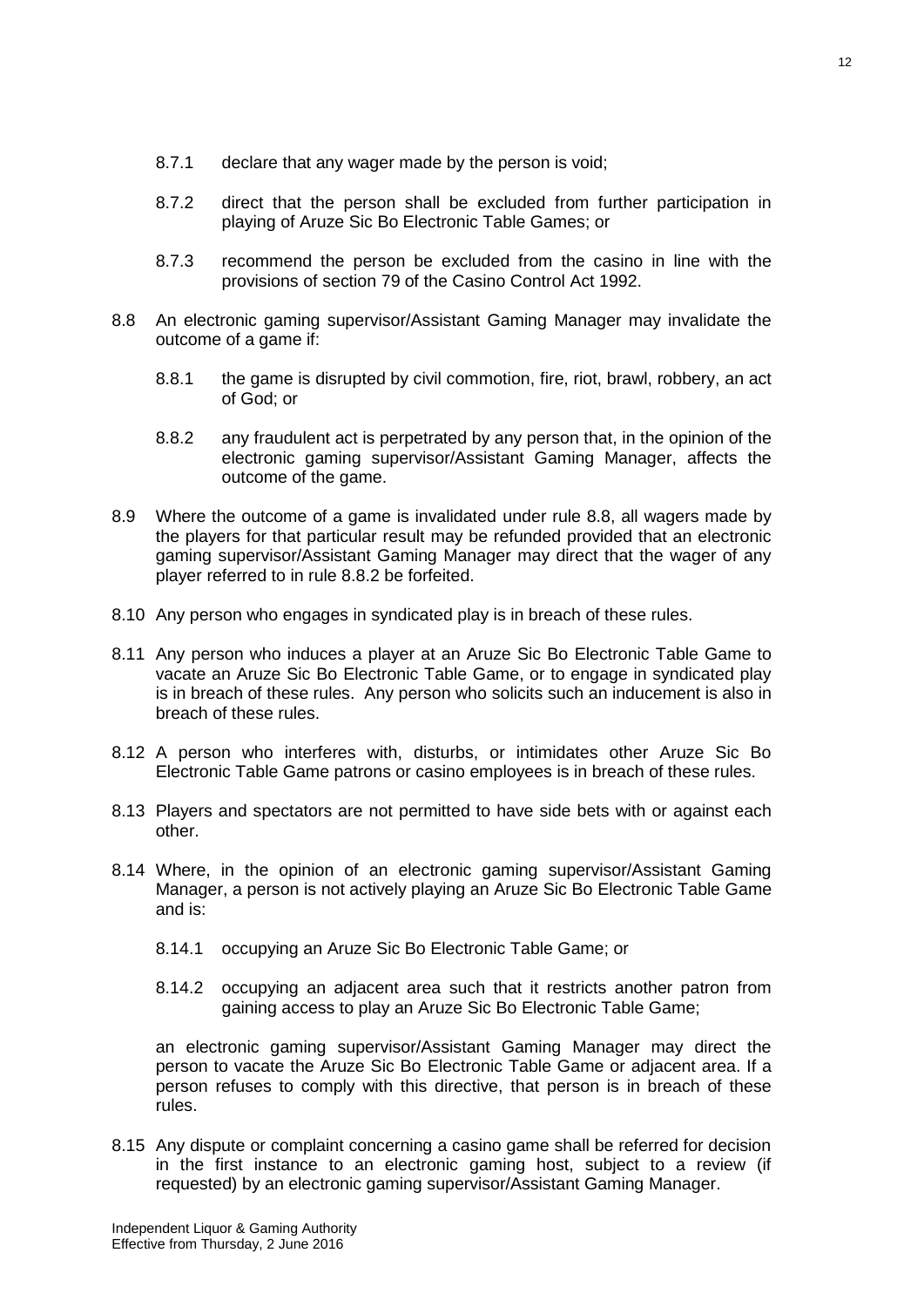- 8.16 In any dispute arising from these Rules, the decision of the casino operator is final. Where any person is not satisfied with a decision of the casino operator relating to the conduct of gaming, the person will be advised of their right to lodge a complaint with an inspector under section 33 of the Gaming and Liquor Administration Act 2007.
- 8.17 A copy of these rules shall be made available for inspection upon request.